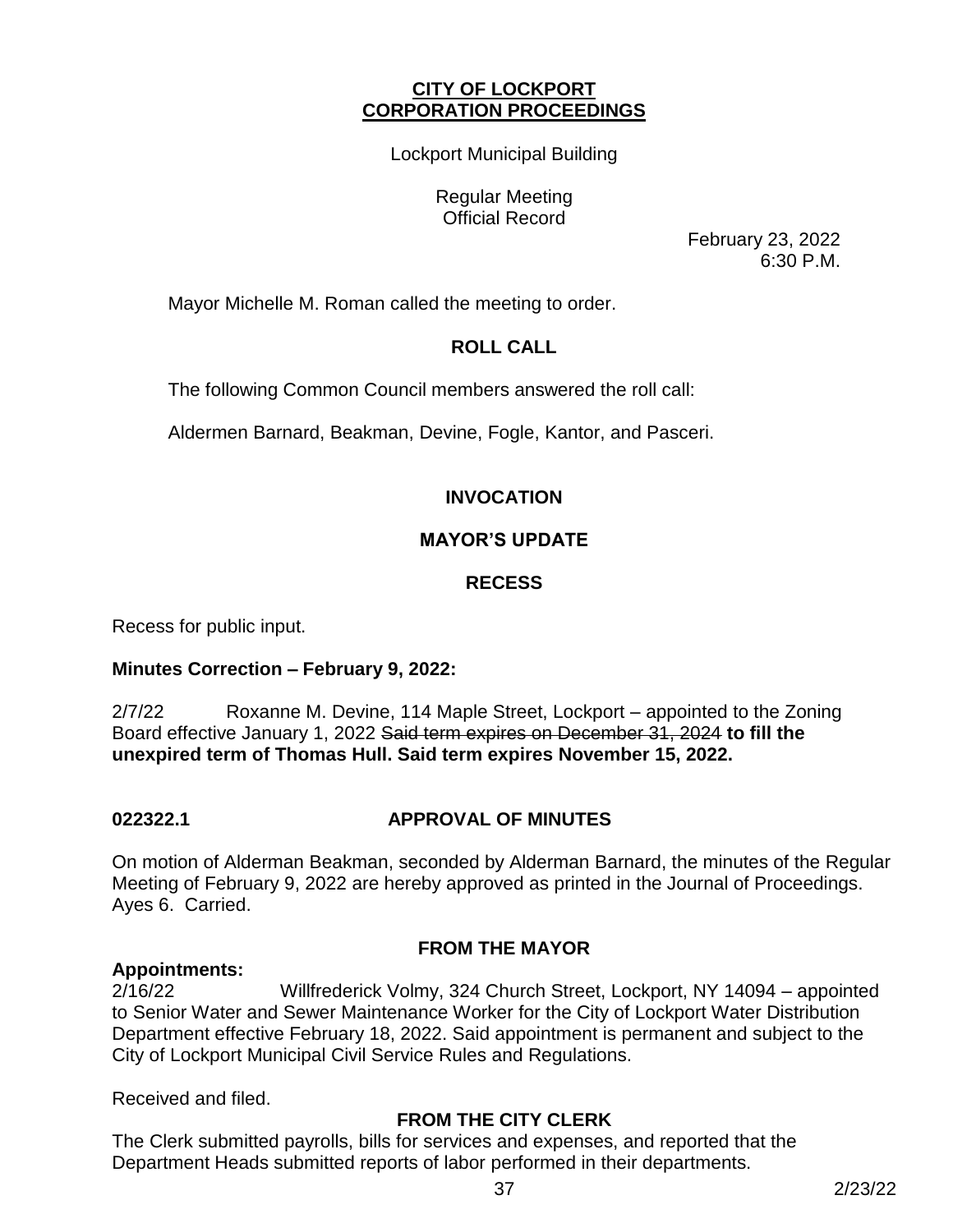Referred to the Finance Committee.

**Communications** (which have been referred to the appropriate City officials) 2/14/22 Brian J. Hutchison, attorney at law – notice of condition of city streets regarding ice and snow removal.

Referred to the Corporation Counsel.

# **Notice of Claim:**

2/16/22 Robin Andrews, 342 Green Street, Lockport, NY Referred to the Corporation Counsel.

# **Notice of Complaint:**

2/16/22 265 Pine Street – tree Referred to the Director of Streets, Parks and Water Distribution

# **MOTIONS & RESOLUTIONS**

#### **022322.2**

By Alderman Beakman:

Resolved, that the Mayor and City Clerk be authorized to issue orders in favor of the claimants for payrolls, bills, and services to be paid on February 24, 2022 as follows:

| <b>General Fund</b>     | Fund A        | \$153,461.22 |
|-------------------------|---------------|--------------|
| Water Fund              | Fund FX       | \$30,818.74  |
| Sewer Fund              | Fund G        | \$26,415.55  |
| <b>Capital Projects</b> | Fund H        | \$15,561.28  |
| Refuse Fund             | Fund CL       | \$478.49     |
| <b>Health Insurance</b> | Fund MS       | \$75,639.80  |
| Community Dev.          | Fund CD       | \$16,500.00  |
| Payroll                 | Pay Date 2/10 | \$487,921.16 |

Seconded by Alderman Fogle and adopted. Ayes 6.

## **022322.3**

By Alderman Pasceri:

Whereas, the Department of Finance has completed a review of all open capital projects, and

Whereas, all completed projects have been identified, associated account balances verified, and budgetary balances resolved (see attachment included), and

Whereas, closure of all completed projects with outstanding funds require Council approval to move excess funds to original funding sources, and

Whereas, capital projects requiring additional funds because of reductions in revenues or unrealized funding must have funds supplied from the 2021 operating budget; now, therefore, be it

Resolved, that the following capital project be closed, the account balance be transferred to the original funding source or from operating sources, and all related budgets be closed: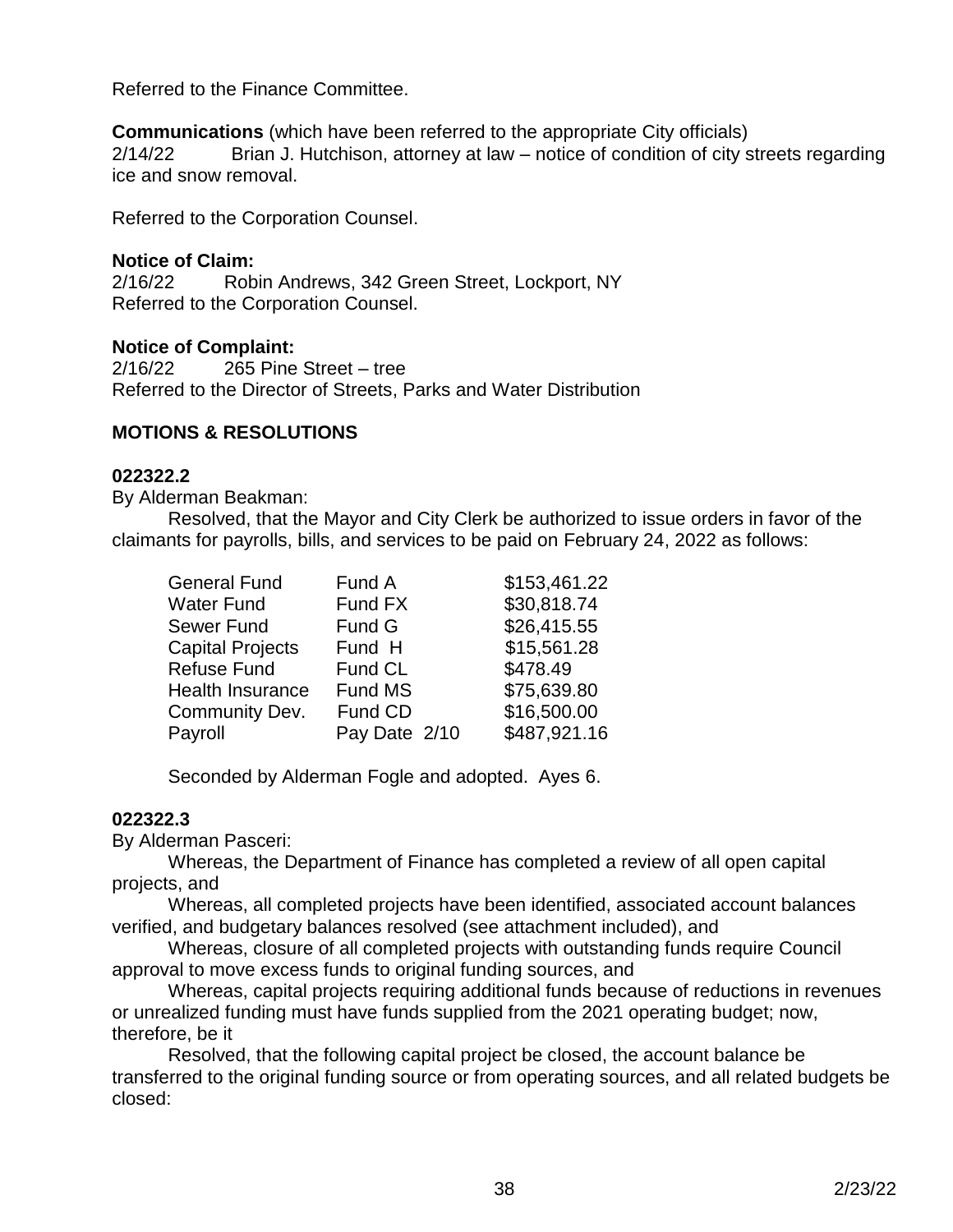| <b>PROJECT</b>             | <b>FUNDING SOURCE</b> | <b>SPONSOR FUND</b> |   | <b>SURPLUS/(DEFICIT)</b> |
|----------------------------|-----------------------|---------------------|---|--------------------------|
| H184 Raw Water             | <b>Bonds</b>          | Debt Service        |   | 53,284.71                |
| H193 WW System - Grant     | Operating             | Sewer               |   | (11, 971.41)             |
| H198 Equity Improvement    | Operating             | General             | S | 67,000.00                |
| H192 WW Clarifier          | <b>Bonds</b>          | Debt Service        | S | 128,500.00               |
| <b>H197 Tree Inventory</b> | Operating             | General             |   | 22,820.00                |

Seconded by Alderman Devine and adopted. Ayes 6.

#### **022322.4**

By Alderman Fogle:

Whereas, through resolution 111721.3, the Council directed the City Treasurer to transfer funds from under expended appropriations accounts to over expended accounts in the 2021 General, Water, Sewer, and Refuse Fund budgets, and to appropriate fund balance to the extent necessary to balance the budgets; and furthermore, report to the Common Council on those accounts having had transfers, and

Whereas, the City Treasurer and the Director of Finance have prepared and posted the necessary budgetary amendments to balance the budgets for 2021, with the adjustments recorded having been attached to this resolution; now, therefore, be it

Resolved, that the 2021 General Fund, Water, Sewer and Refuse Budgets are hereby amended.

Seconded by Alderman Devine and adopted. Ayes 6.

#### **022322.5**

By Alderman Kantor:

 Whereas, the City of Lockport completed a Community Needs Assessment through the New York State Office of Community Renewal, and

 Whereas, the Community Needs Assessment recommended an action plan that identified the need to offer grants to homeowners for making significant housing improvements, and

 Whereas, the New York State Office of Community Renewal offers a Home Improvement Program through the Affordable Housing Corporation that offers grants for significant housing improvements, and

 Whereas, the City of Lockport applied for and was awarded a \$500,000 grant through the Office of Community Renewal for a Home Improvement Program, with \$50,000 in Administrative/Operating Expenses, now, therefore, be it

 Resolved, that the Director of Community Development is hereby authorized and directed to prepare bid specifications for the Affordable Housing Corp. Grant Program management and delivery services to implement the City of Lockport home improvement program, and be it further

 Resolved, that upon receipt of said specifications, the City Clerk is authorized and directed to advertise for bid proposals for same.

Seconded by Alderman Fogle and adopted. Ayes 6.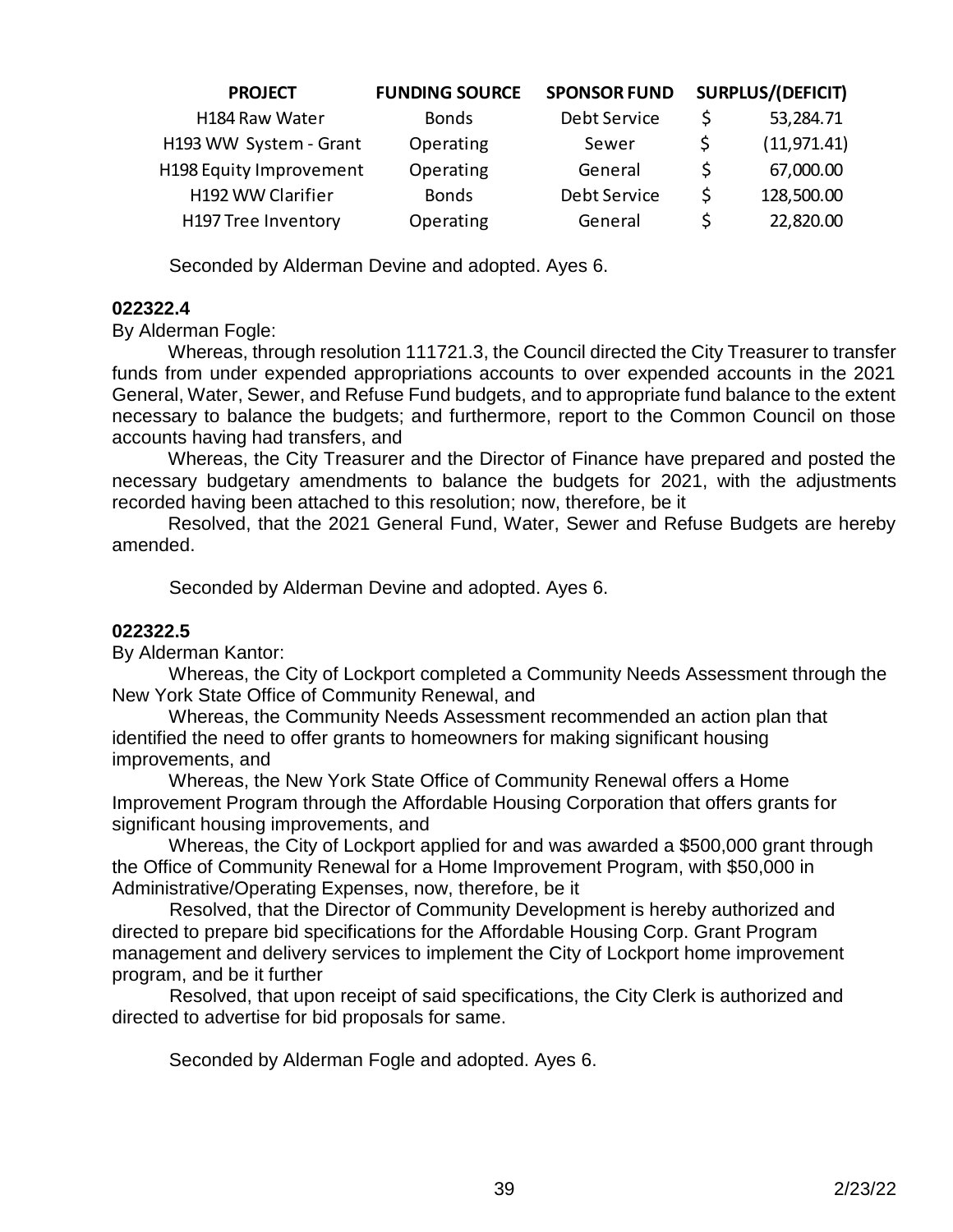## **022322.6**

By Alderman Devine:

Whereas, the City of Lockport, pursuant to Agreement dated December 17, 1969, and multiple amendments thereto, accepted sewage from the Town of Lockport sewage collector system, located in certain areas of the Town, and

Whereas, the City and Town entered into a new Agreement dated August 6, 2003, running from January 1, 2002 through December 31, 2006, and

Whereas, the City and Town entered into an extension of said Agreement dated August 6, 2003, running from January 1, 2007 through December 31, 2008, and

Whereas, the parties entered into renewals of said contract for an additional period of two years through December 31, 2010, and through December 31, 2012, and for a period of five years from January 1, 2015 through December 31, 2018, and

Whereas, the parties again extended the sewer contract for an additional period from January 1, 2019 through December 31, 2021, for the sum of \$637,660.00 per year; and

Whereas, the parties wish to renew said Agreement dated August 6, 2003 for an additional two years while the City investigates and analyzes the inflow from Town sewer pipes; now, therefore, be it

Resolved that the Mayor be and is hereby authorized and directed to renew the August 3, 2003 sewer contract for an additional period from January 1, 2022 through December 31, 2022, at an increased rate of three percent (3%), and from January 1, 2023 through December 31, 2023 at an additional increase of two and one-half percent (2 ½ %).

Seconded by Alderman Barnard. Ayes 6.

#### **022322.7**

By Alderman Beakman:

Whereas, on resolution 042016.4 dated April 20, 2016, the Common Council authorized the Mayor to enter into a contract with Nussbaumer and Clarke, Inc. to provide General Engineering Support Services on as-needed or "on-call" basis; and

Whereas, per Engineering Department request, Nussbaumer & Clarke, Inc. has submitted a proposal to amend the original contract dated April 20, 2016 for supporting the City as Retained Engineer for Fiscal Year 2022; now, therefore, be it

Resolved, that the Mayor, subject to Corporation Counsel approval, is hereby authorized and directed to sign an amendment to the original contract between the City and Nussbaumer & Clarke, Inc., 3556 Lake Shore Road, Suite 500, Buffalo, New York.

Seconded by Alderman Pasceri and adopted. Ayes 6.

#### **022322.8**

By Alderman Barnard:

Whereas, the City of Lockport Police Department participates in joint enforcement activities with the Federal Drug Enforcement Agency and the Niagara County Drug Task Force; and

Whereas, the City of Lockport Police Department receives, from time to time, funds generated from these joint enforcement activities which are to be used for the purchase, maintenance and/or replacement of capital equipment within the Police Department; and

Whereas, the Police Department has identified the need to improve their communication room; now, therefore, be it

Resolved, that the 2022 General Fund Budget is hereby amended as follows: